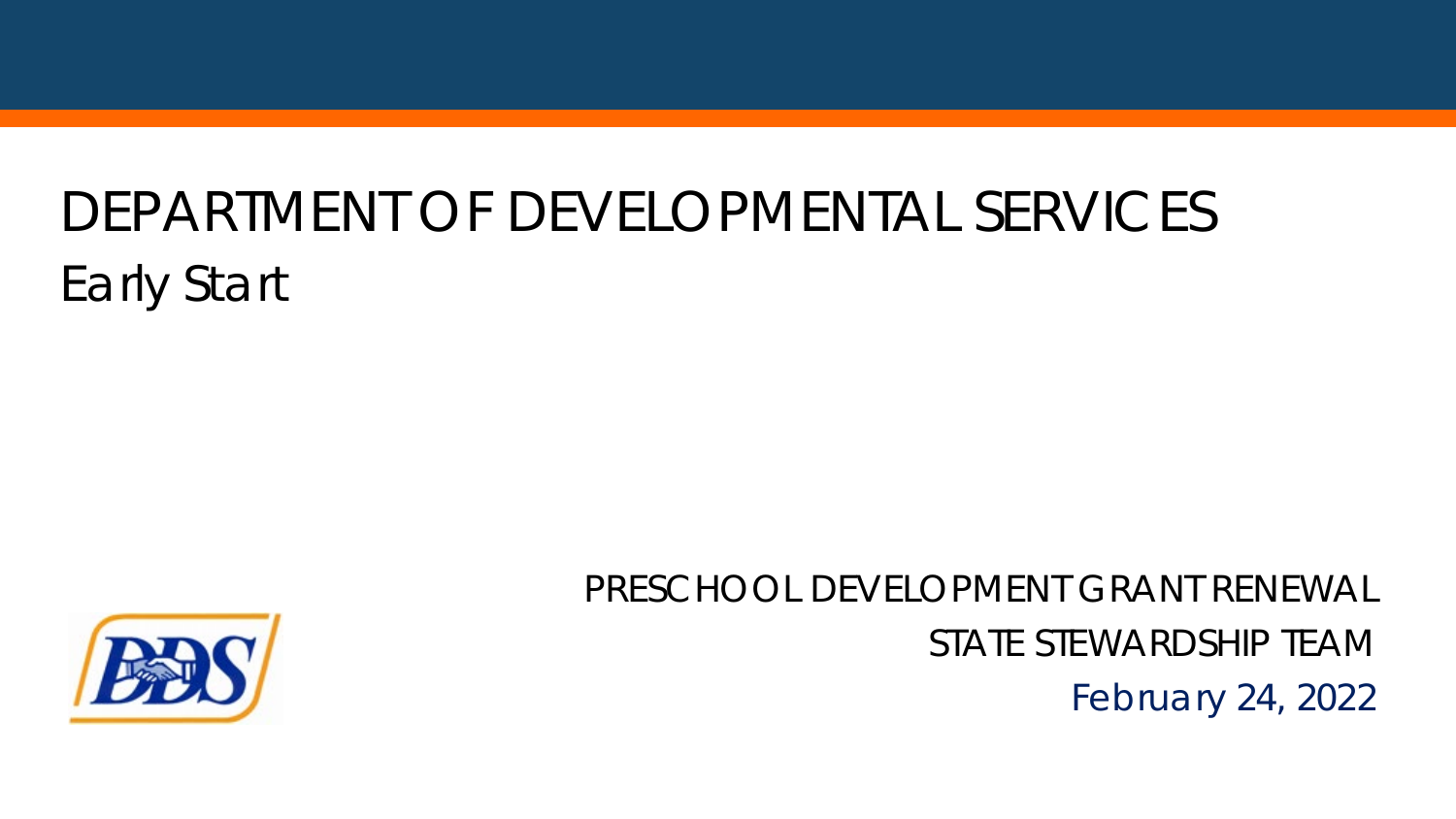## EARLY START OVERVIEW

#### **Individuals with Disabilities Education Act (IDEA)**

- First Passed in 1975
- Part C

## **California's Early Intervention Services Act**

- Implemented in 1993 in California
- Response to Federal Legislation

#### **Designed to:**

- Enhance the family's capability to meet the special developmental needs of their infant or toddler
- Maximize the potential for children to be effective in context of daily life and activities

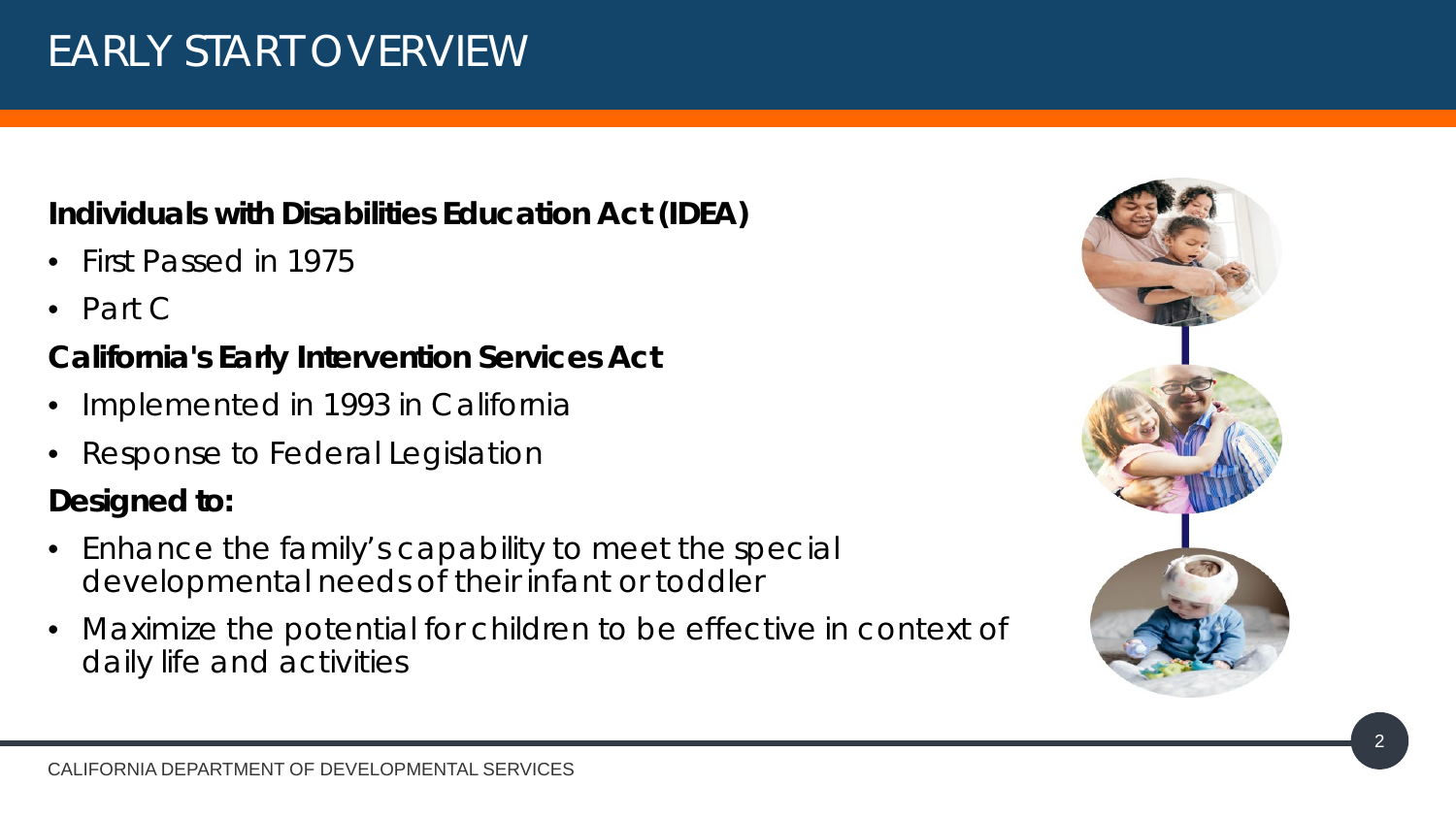## EARLY START OVERVIEW (continued)

#### **Program Administration:**

- **Regional Center**
- Local Educational Agencies (LEA)

#### **Collaboration:**

- Support and assistance from other parents to help navigate the system
- Professional development for training and technical assistance

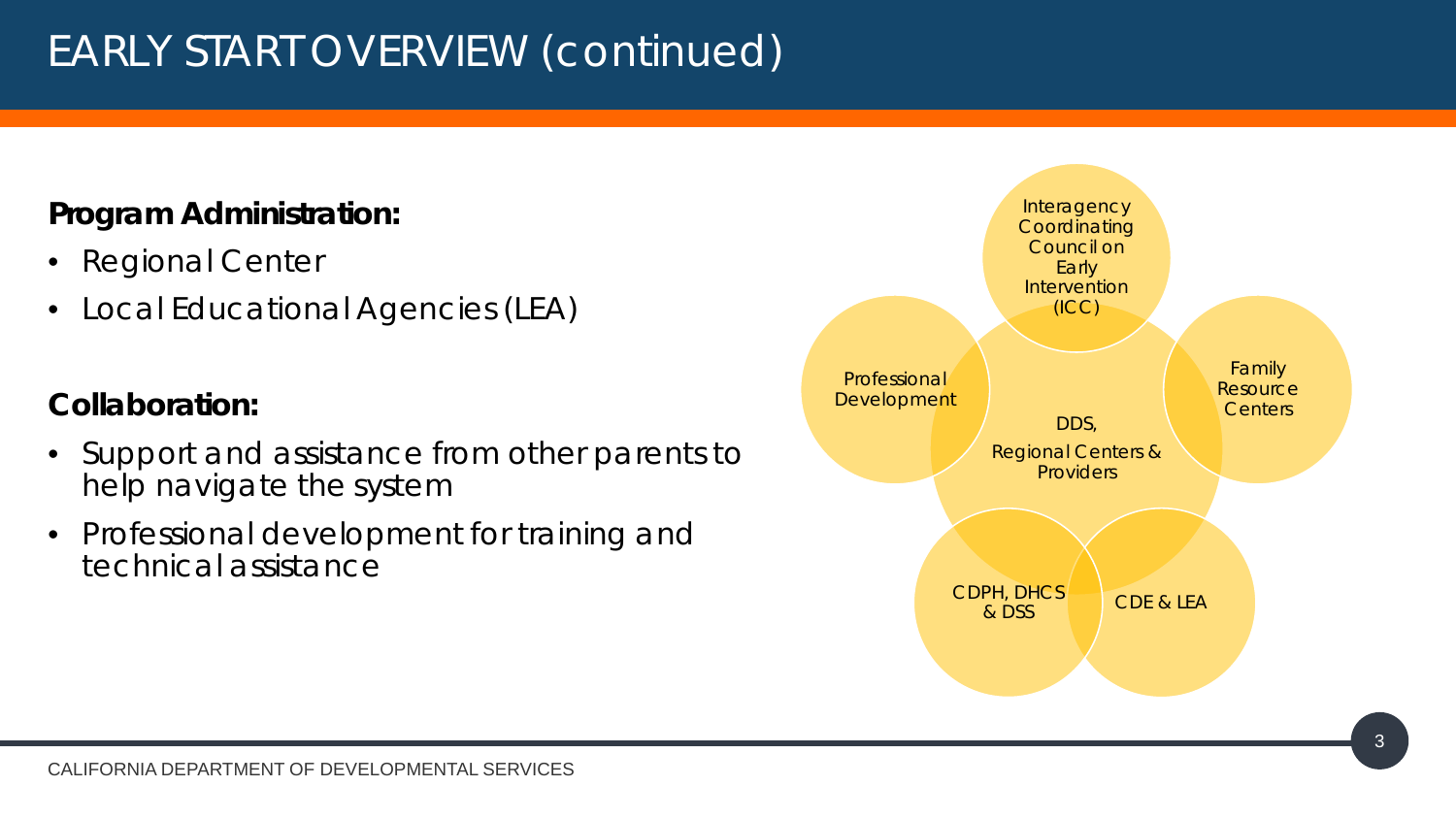**Governor Appointed Members include parents, early intervention service providers, health care professionals, and agencies including:** 

- California Department of Education
- California Department of Public Health
- California Health & Human Services Agency
- Department of Managed Health Care
- Department of Social Services
- Indian Health Service
- Head Start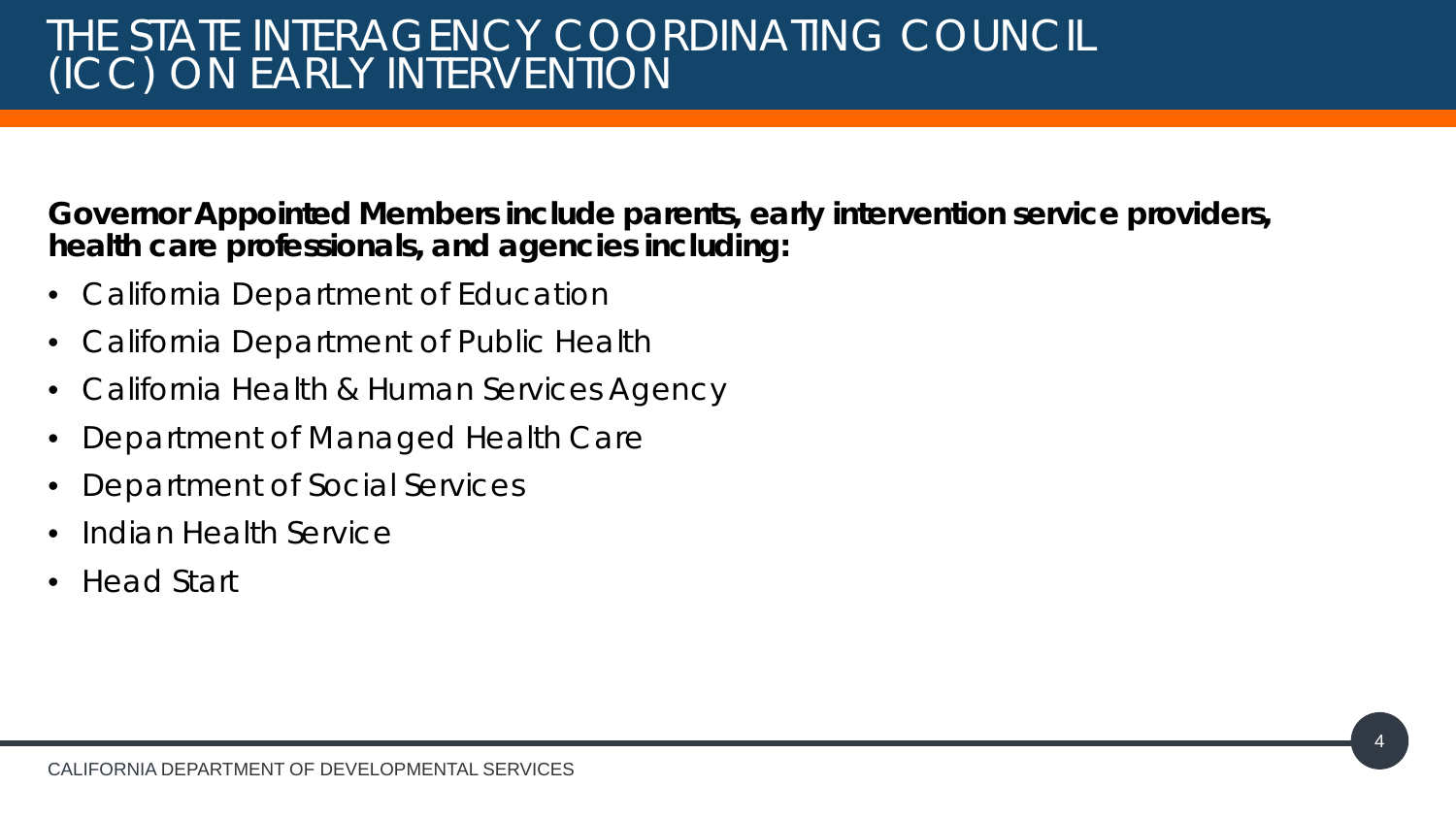## EARLY START OVERVIEW (continued)

#### **Early Start Services:**

- Service Coordination
- Assistive Technology
- Family Training/Counseling, Social Work
- Health, Medical, Nursing, Nutrition, Psychological Services
- Vision, Sign Language & Cued Language
- Audiology, Occupational Therapy, Physical Therapy, and Speech-Language Pathology
- Special Instruction
- **Transportation**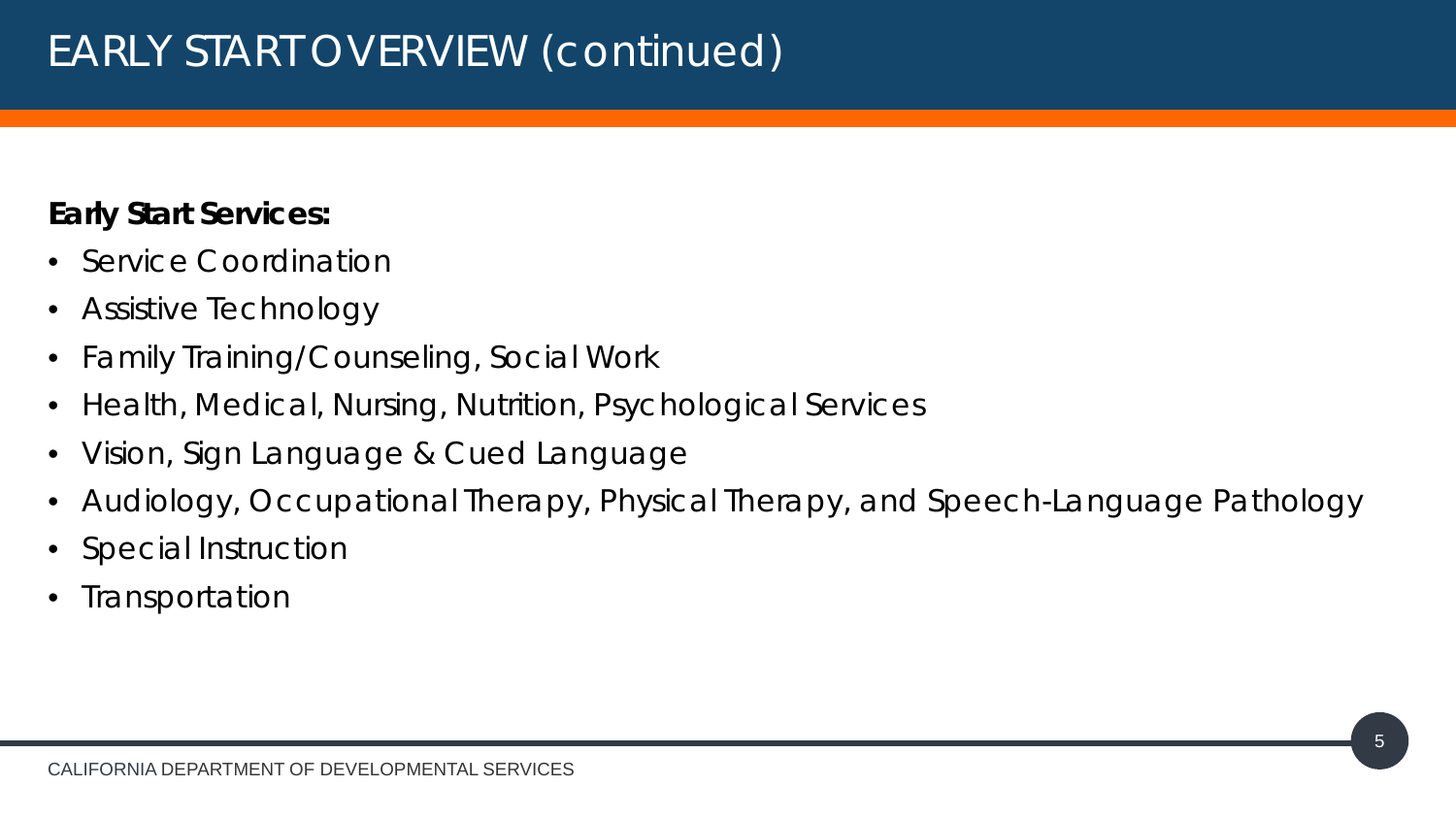## EARLY START CASE COUNT UPDATE

#### **Early Start cases from 0-35 months were up by 18% in December 2021 compared to December 2020**



 $-2019$   $-2020$   $-2021$ 

 *Status 1: Child is in the Early Start program* 

 *Status 2: Child is additionally eligible for Lanterman services*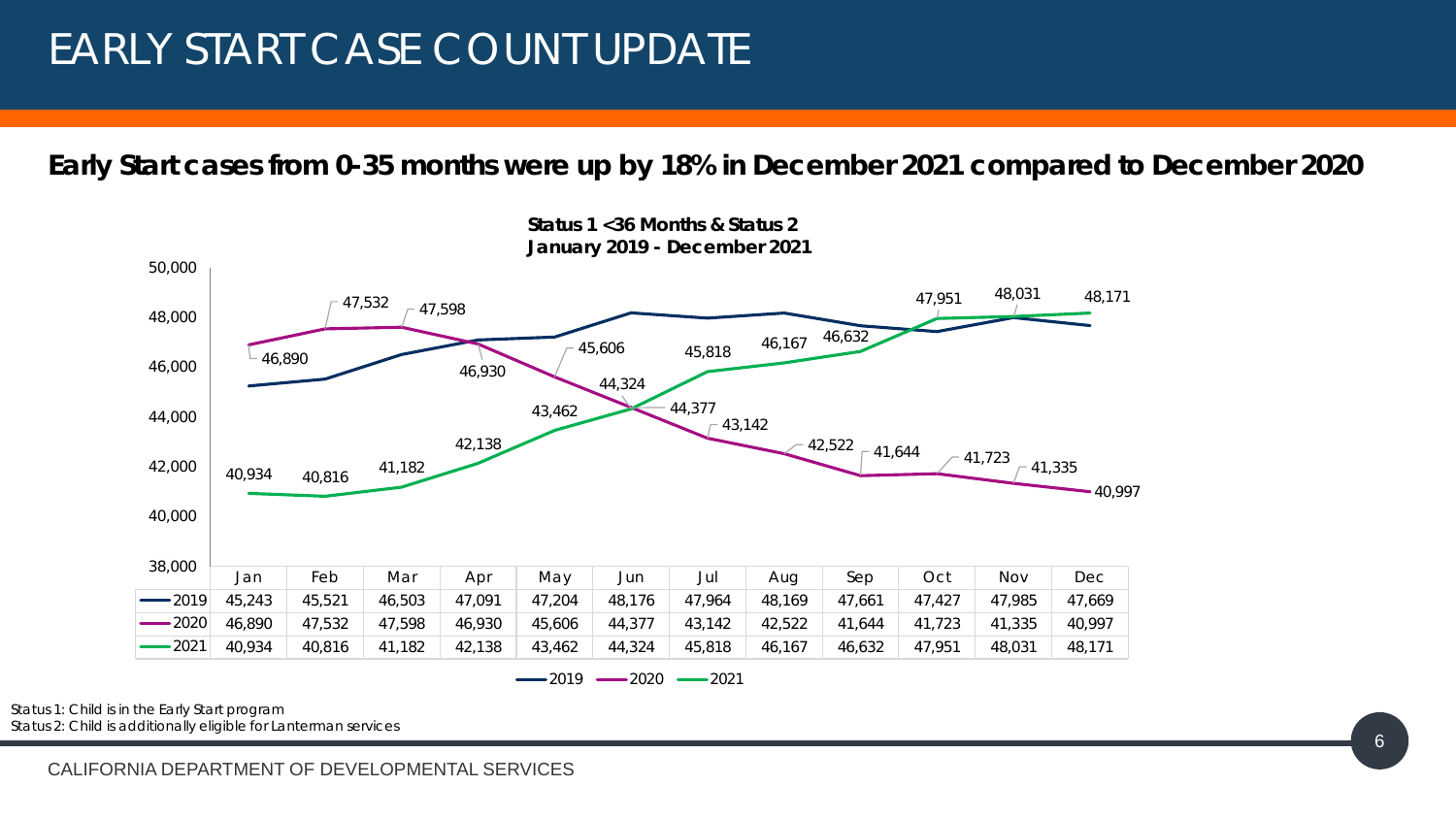## EARLY START CASE COUNT UPDATE

**Early Start cases for children over 3 years old were 7% lower in December 2021 than December 2020** 



 *Status 1: Child is in the Early Start program*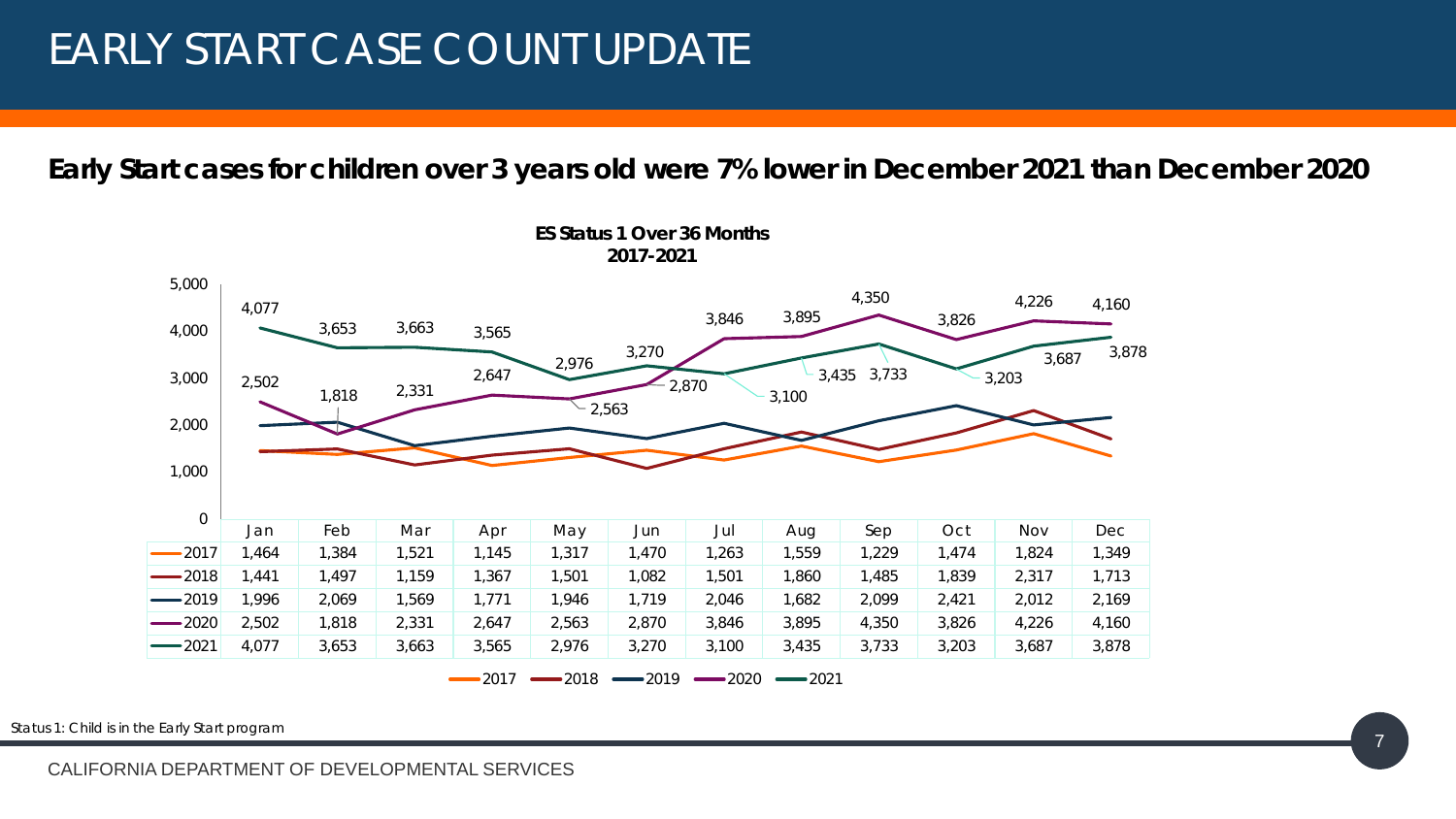## STATUS 0 CASES EARLY START REFERRALS

#### **For December 2021, the number of referrals was 18% higher than December 2020**



 *Status 0: Child is referred for assessment and evaluation to verify eligibility for Early Start*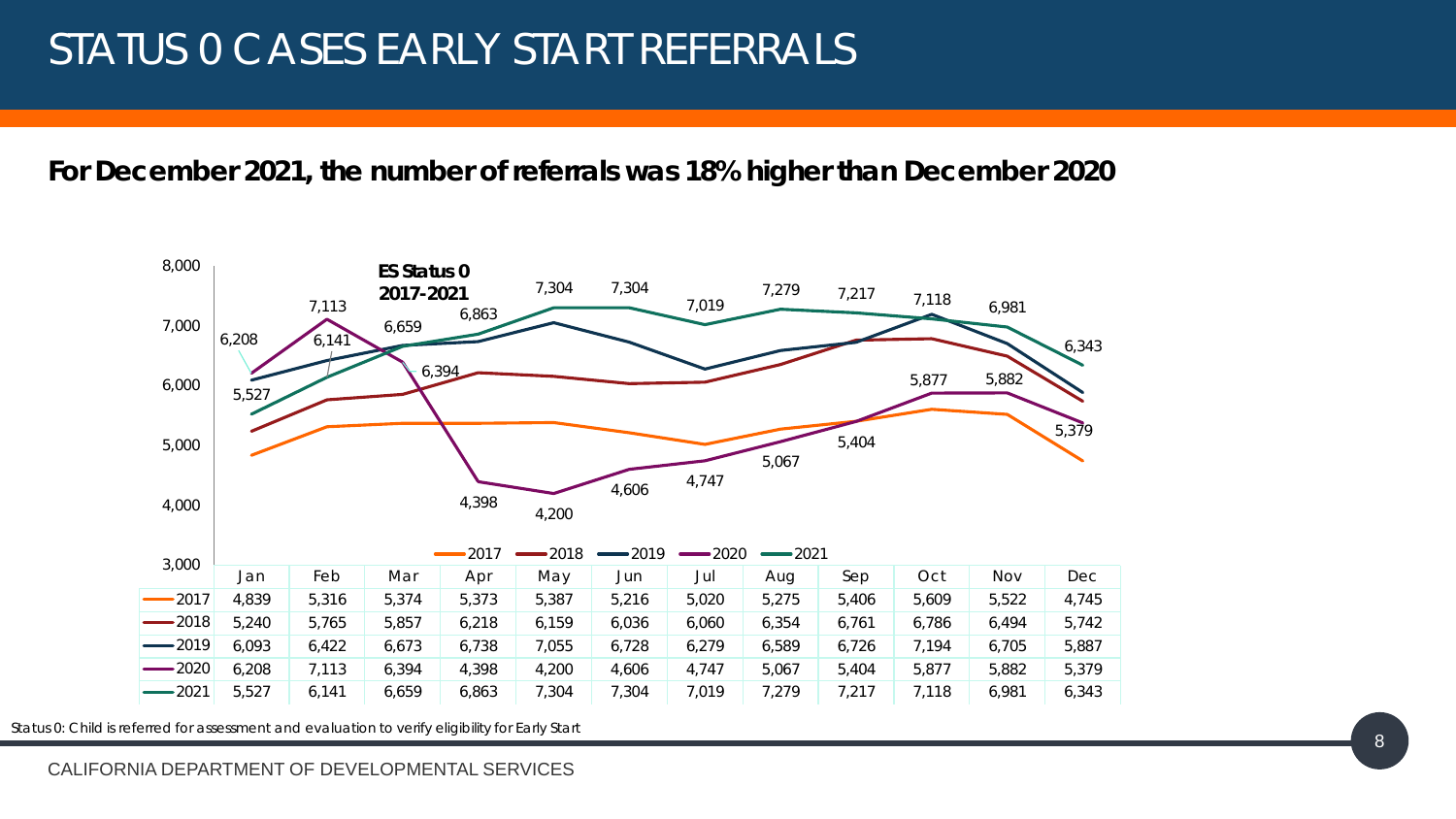## Overview of Budget Initiatives For Early Start

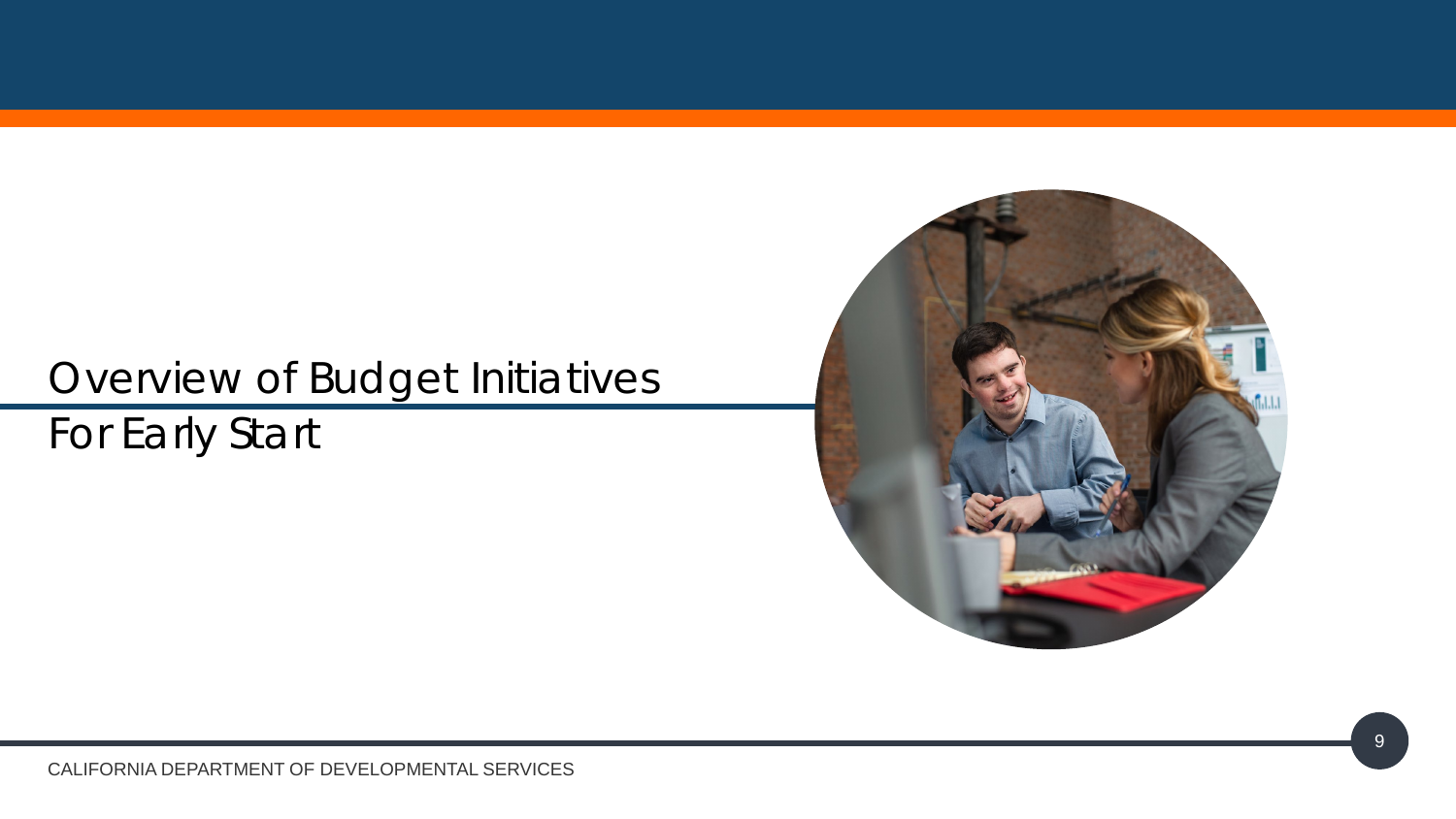

#### **SERVICE** ACCESS & EQUITY

#### **CONNECTING** CHILDREN & FAMILIES TO **SERVICES**

## PART C TO B **TRANSITIONS**

PATHWAYS FOR NAVIGATING SYSTEMS EARLY ON IN LIFE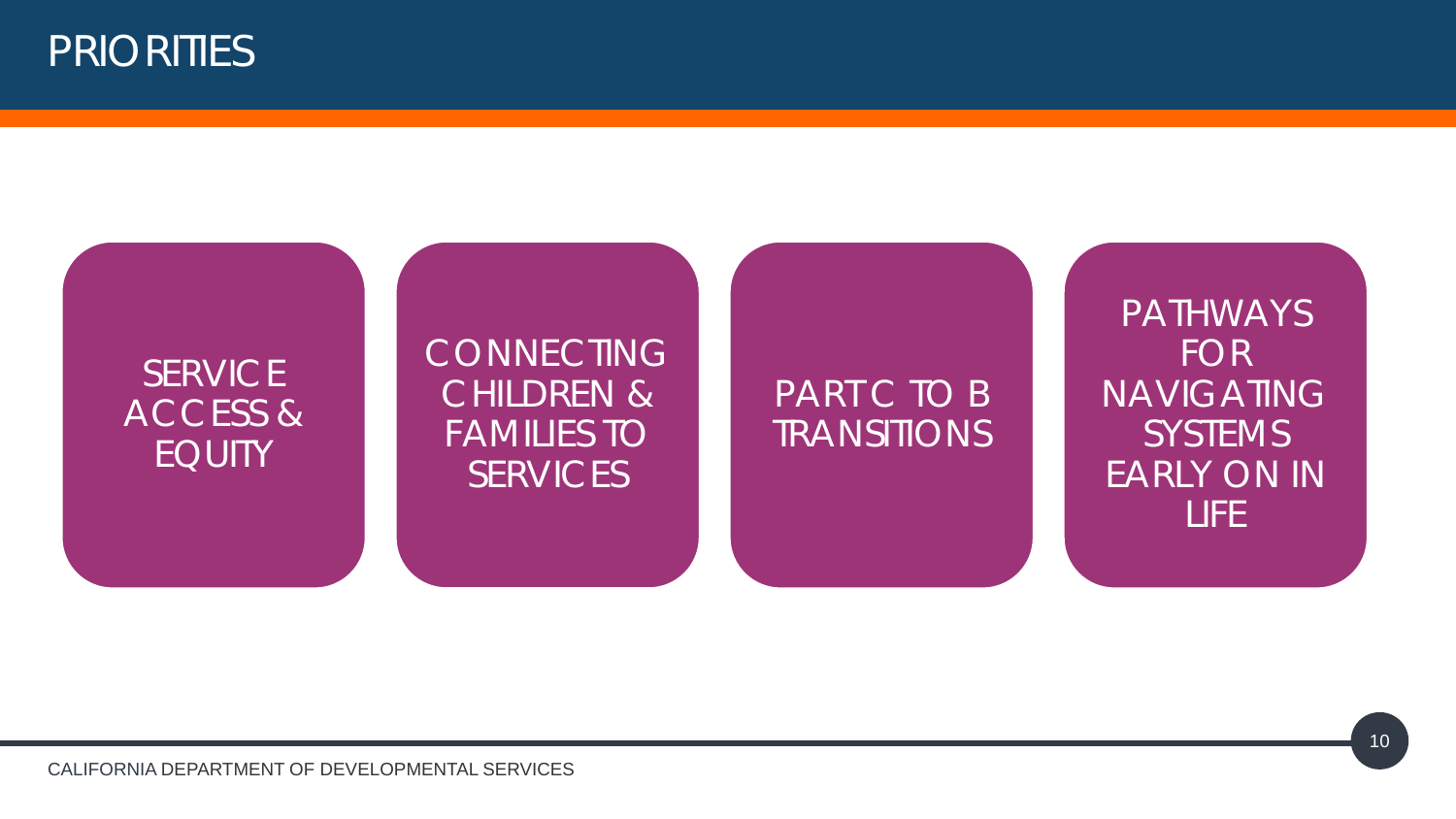**Home and Community-Based Services Spending Plan, \$1.6B Total Funds through March 2024:** 

- Rate Model Implementation \$1.4B
- Social Recreation & Camp Services \$121.1M
- Language Access & Cultural Competency \$45.8M
- Coordinated Family Supports \$41.7M (Pilot)
- Enhanced Community Integration for Children & Adolescents \$12.5M (Grant)
- Information Technology Modernization \$7.5M (Planning)

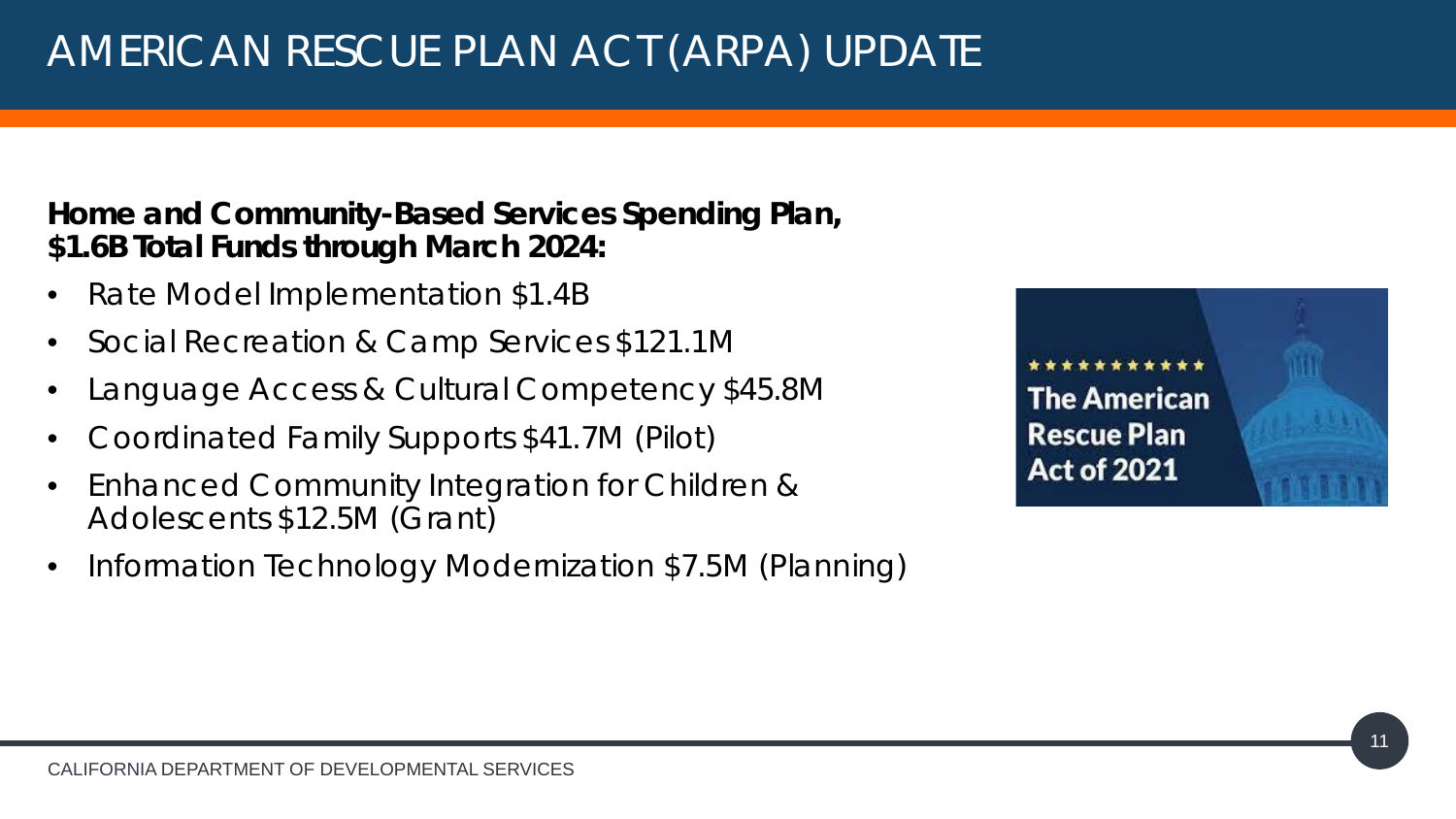#### **Early Start Part C, \$24M through January 2024**

- Family Wellness \$7.0M (Pilot)
	- o *Pilot supports to help parents cope with the stress associated with their child's recent diagnosis of a developmental disability*
- Develop Culturally & Linguistically Sensitive Services \$4.5M
	- o *Training to providers to enhance participant outcomes such as implicit bias, adverse childhood experiences and toxic stress, and reflective supervision training.*
	- o *Scholarship and education stipend program to increase the availability of a provider network that reflects the cultural and linguistic diversity of the community.*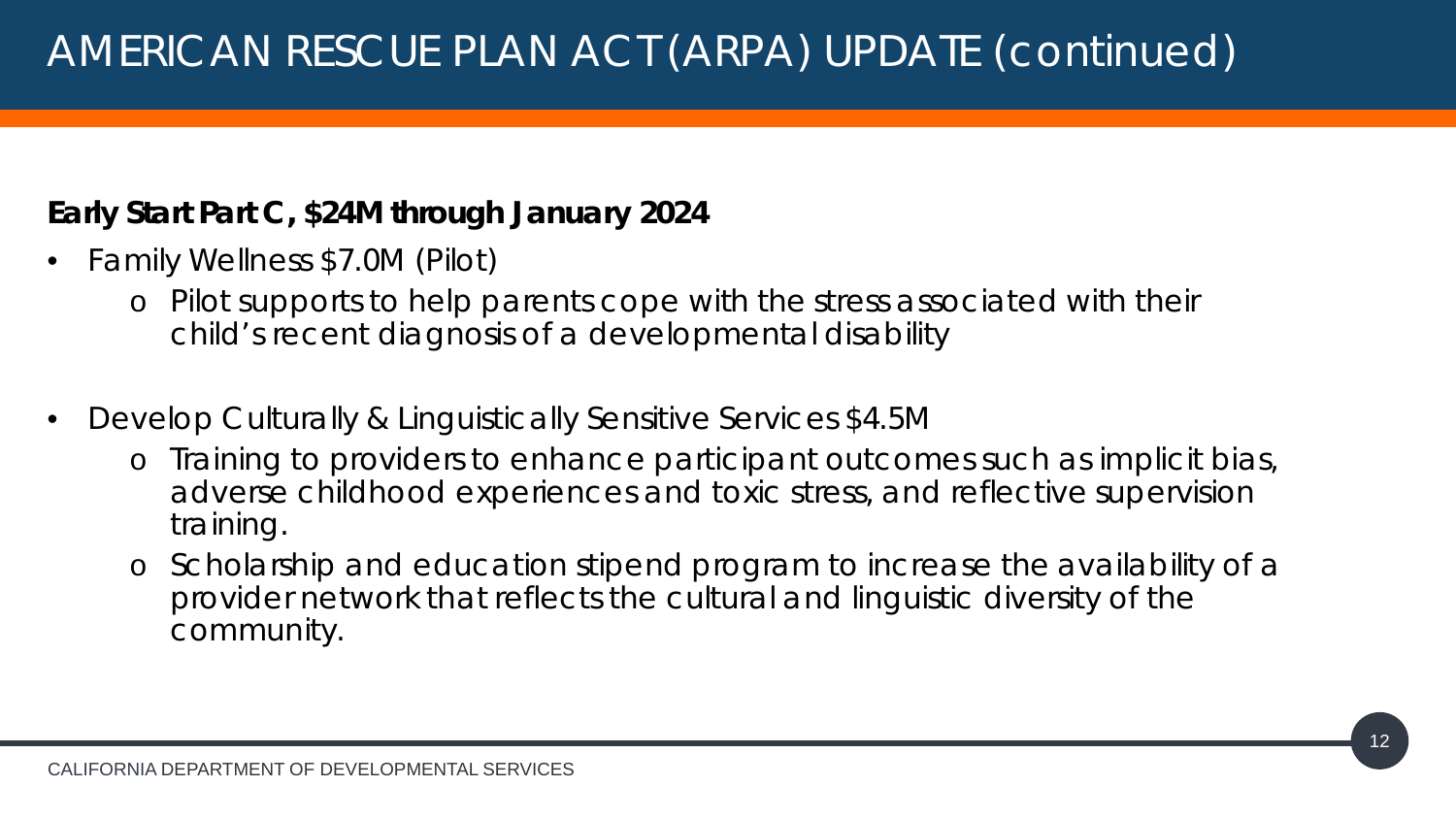## AMERICAN RESCUE PLAN ACT (ARPA) UPDATE (continued)

#### **Early Start Part C, \$24M through January 2024** (continued)

- Outreach \$4.2M
	- o *Grant program for targeted and culturally sensitive outreach*
	- o *Pilot a partnership program for counties and regional centers to train professionals and increase awareness of Early Start*
	- o *Increase capacity and diversify community participation to the ICC to support outreach activities and effectiveness*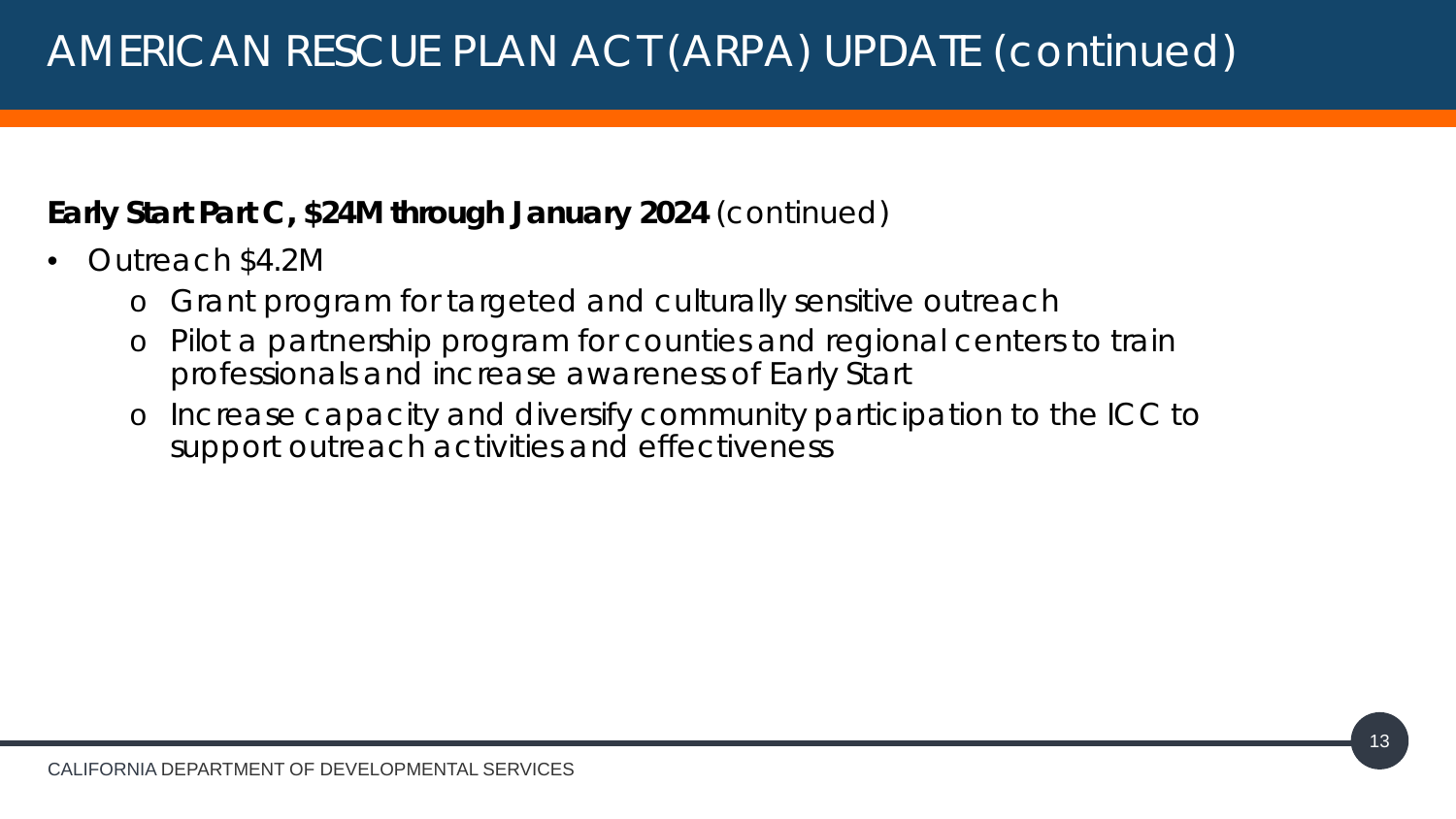## AMERICAN RESCUE PLAN ACT (ARPA) UPDATE (continued)

#### **Early Start Part C, \$24M through January 2024** (continued)

- Technology \$1.3M
	- o *Develop options to facilitate family self-referrals to Early Start*
	- o *Purchase early intervention assessment tools and/or expand availability of screening devices*
	- o *Technology equipment to families in areas with low provider capacity for remote access to assessments and services*
- Technical Assistance & Monitoring \$0.5M (DDS HQ)
- Initiatives in Collaboration with CDE \$6.5M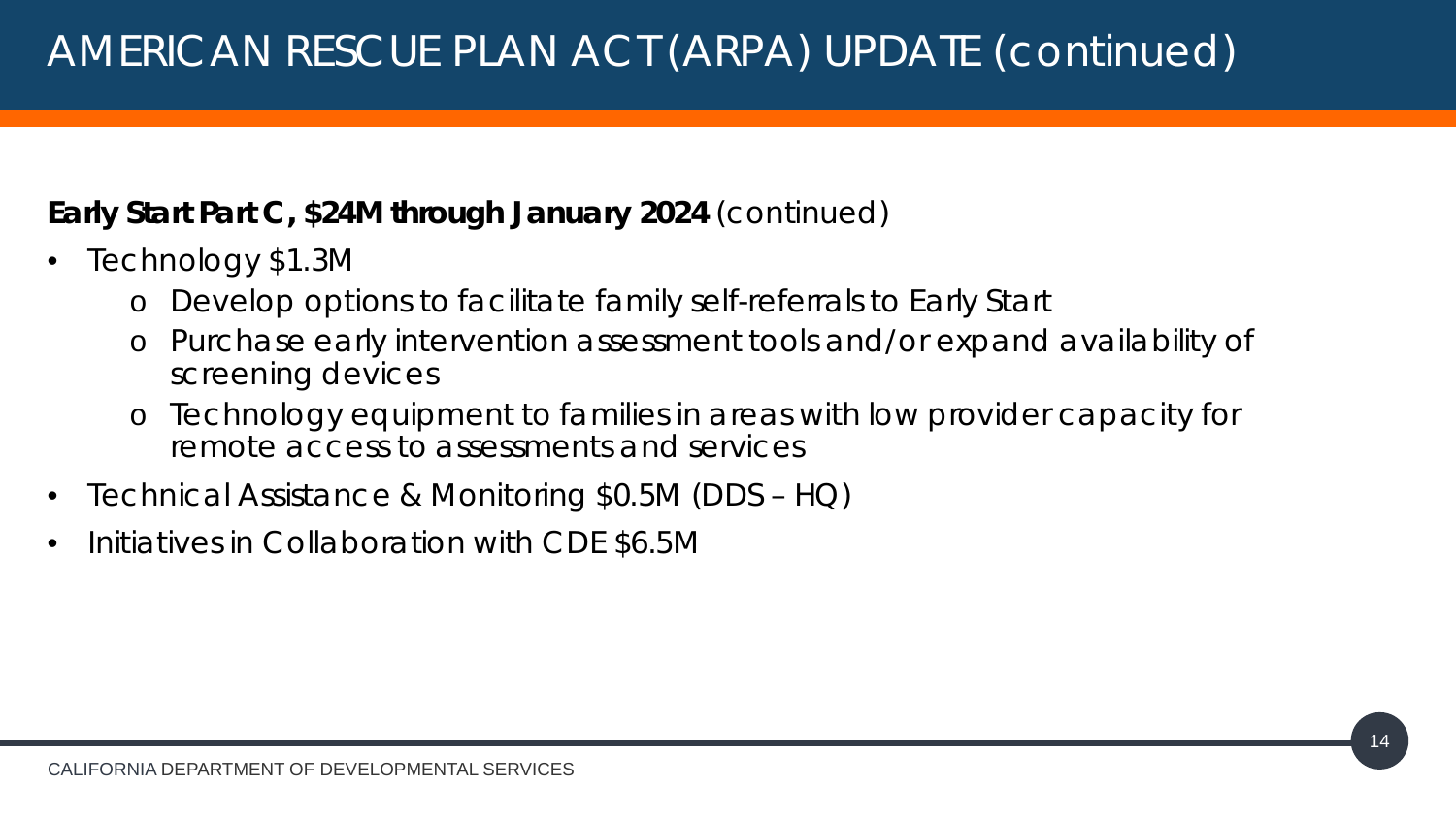- Enhanced Service Coordination for Low-No POS \$12.8M RC Ops
	- o *Followed a project with Eastern Los Angeles Regional Centers with 1:40 ratios that began in 2017*
	- o *Demonstrated lower caseload ratios positively impact service access (both generic and RC funded), strengthen trust with the RC, and improve communication and overall satisfaction with services*
	- o *2022-23 Governor's Budget \$14.2M (\$1.4M increase)*
- Implicit Bias Training \$7.0M RC Ops
	- o *Implicit Bias training to all regional center personnel, as well as contracted staff involved in intake and assessment and eligibility determinations*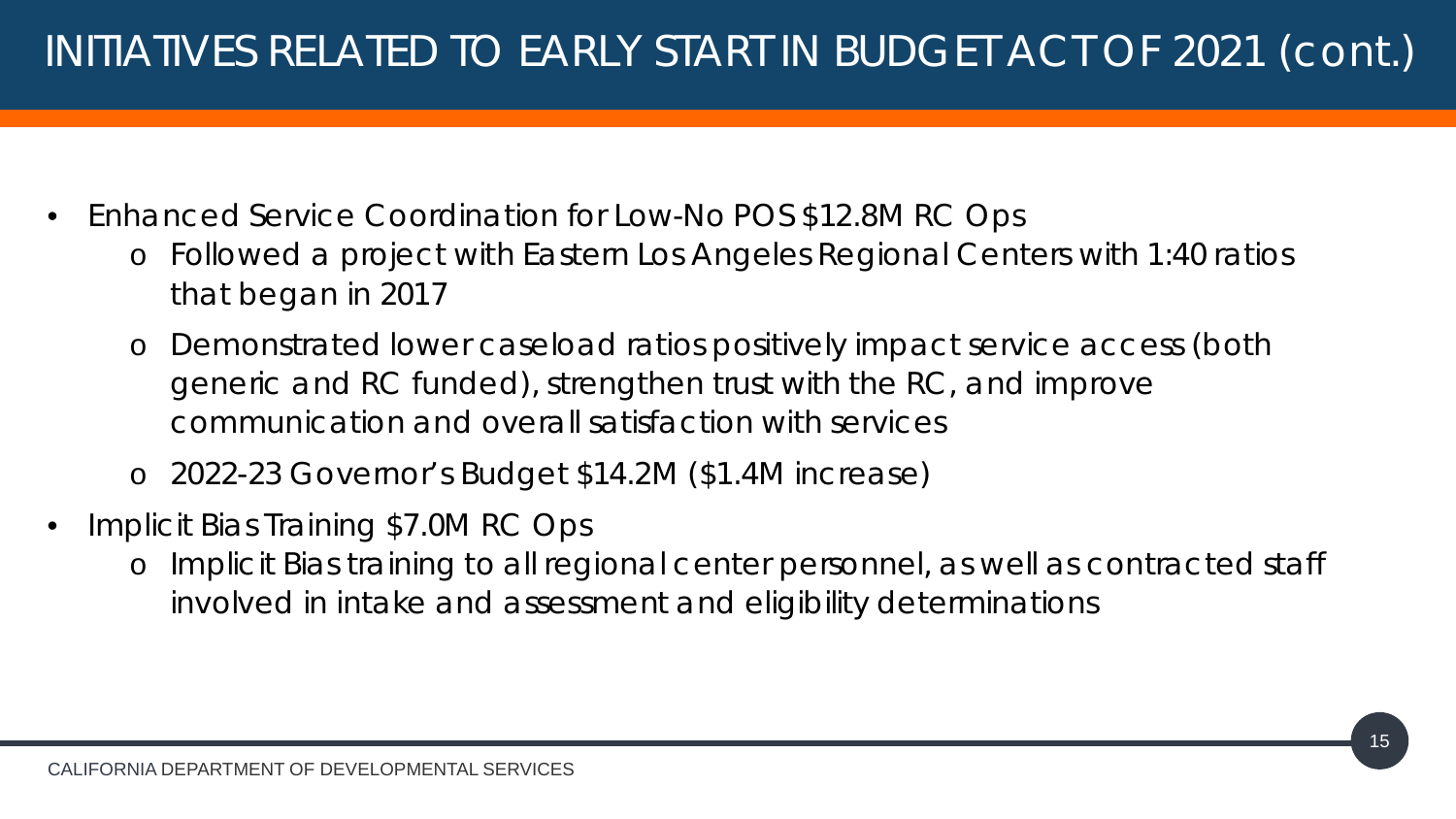- Community Navigator Program \$5.3M RC Ops
	- o *Establish a community navigator program using family resource centers to help families connect with services.*
	- o *Funding in 2021-22 includes \$500,000 for an independent evaluation of the efforts to promote equity and reduce disparities*.
- Tribal Outreach and Engagement \$0.5M RC Ops
	- o *Conduct engagement and outreach with tribal communities to improve access and utilization of Early Start services.*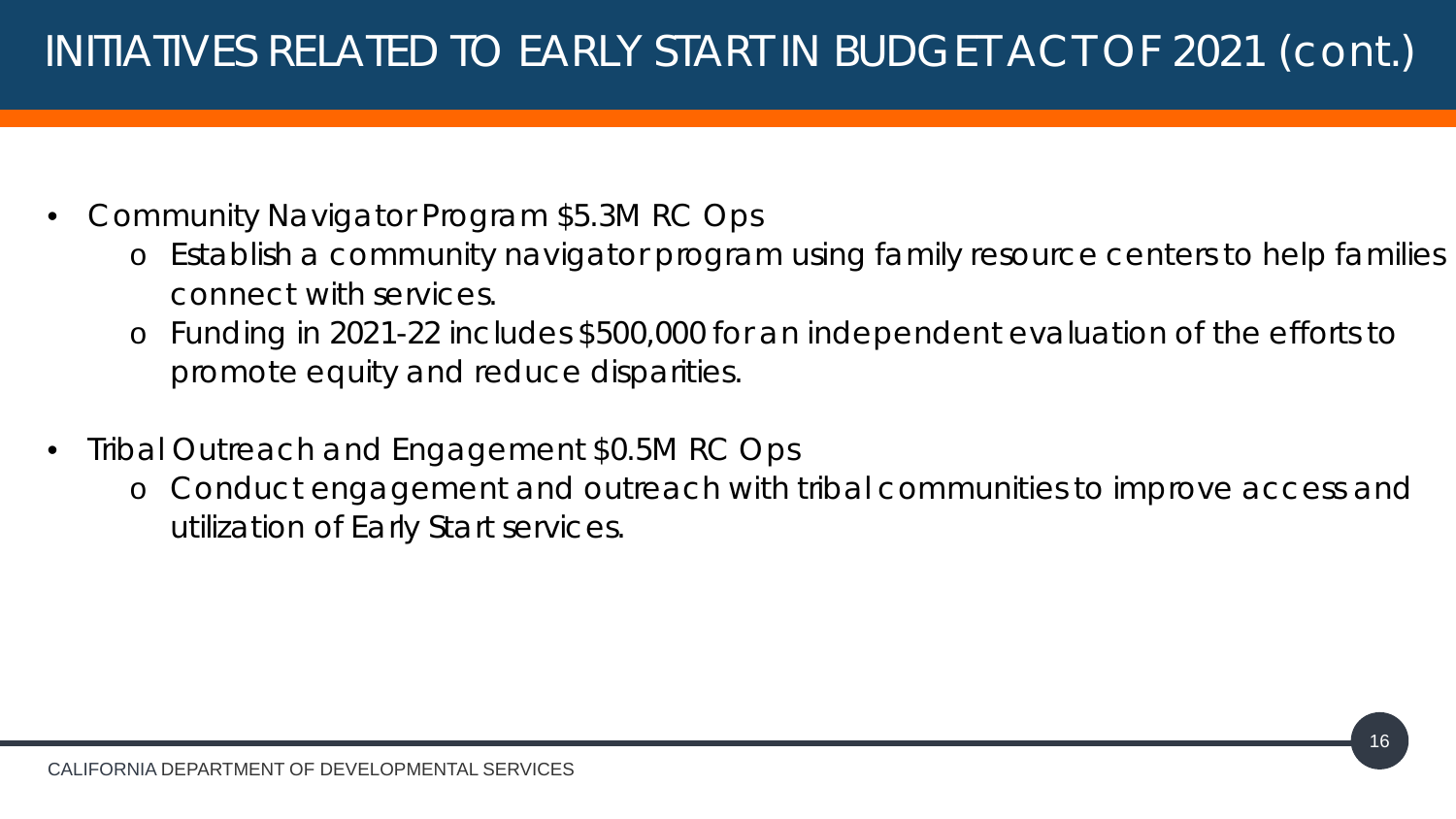- Regional Center Performance Indicators and Benchmarks \$3.7M RC Ops, \$1.9 M HQ
	- o *Convene a workgroup to make recommendations for the development of standard performance improvement indicators and benchmarks to incentivize high-quality regional center operations.*
	- o *\$87.5 M RC beginning FY 2022-23 for Service Coordinators & caseload ratio reduction*
	- o *2022-23 Governor's Budget \$87.5M (\$83.8M increase)*

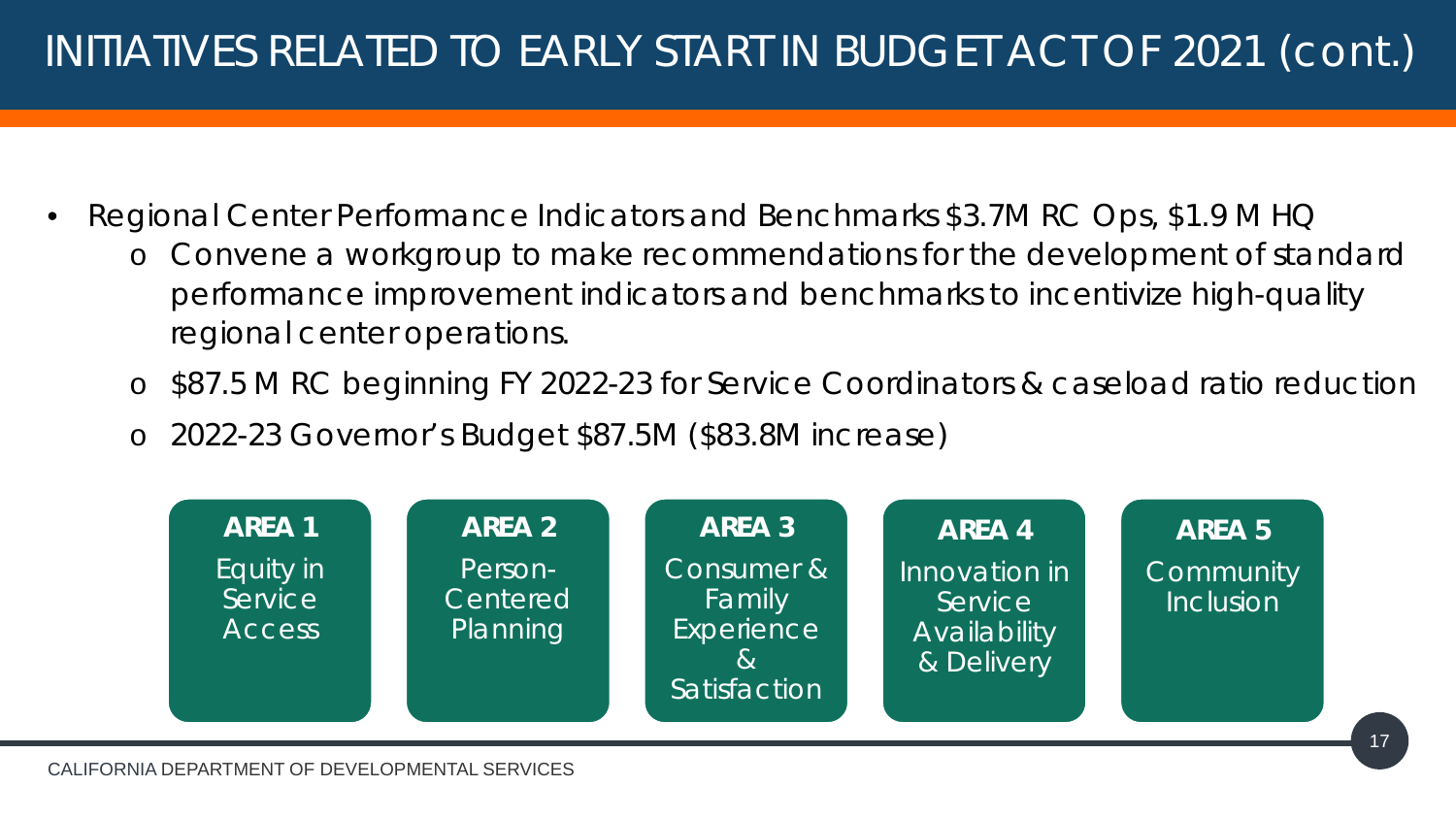- Services for the Deaf Community \$3.7M RC Ops, \$1.9M HQ
	- o *Provide increased expertise at the department and all regional centers to support services, and improve access and equity, for consumers who are deaf*
	- Deaf Specialist at DDS to provide statewide leadership and subject matter expertise
	- o *21 Deaf Access Specialists at Regional Centers to coordinate and lead activities to expand local resources for services*
	- o 2022-23 Governor's Budget expands on this with Communications Assessments \$15M
	- o *Secure the services of assessors, develop or identify assessment tools, and perform communications assessments for individuals served by regional centers who are deaf*
	- Part of a larger efforts to increase service access and equity with language access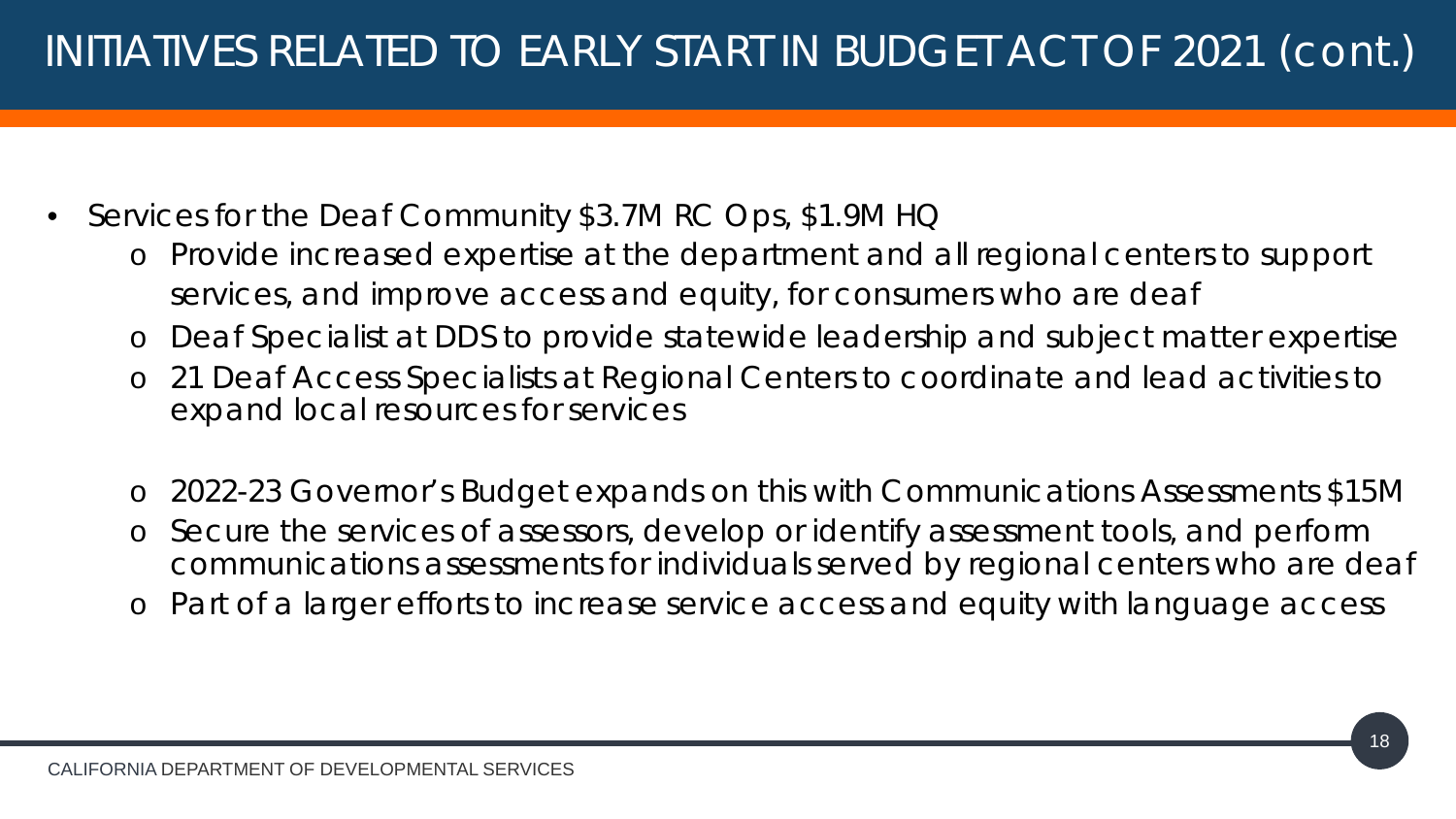- Lanterman Provisional Eligibility \$16.2M POS, \$7.6M RC Ops
	- o *Established July 1, 2021*
	- o *Provisional eligibility for Lanterman Act services for:*
	- o *Children ages 3 and 4 who previously received Early Start services; and*
	- o *Children ages 3-5 who have disabilities which result in significant functional limitations with major life activities but currently do not meet Lanterman Act eligibility criteria*
	- o *2022-23 Governor's Budget \$17.4M (\$1.2M increase)*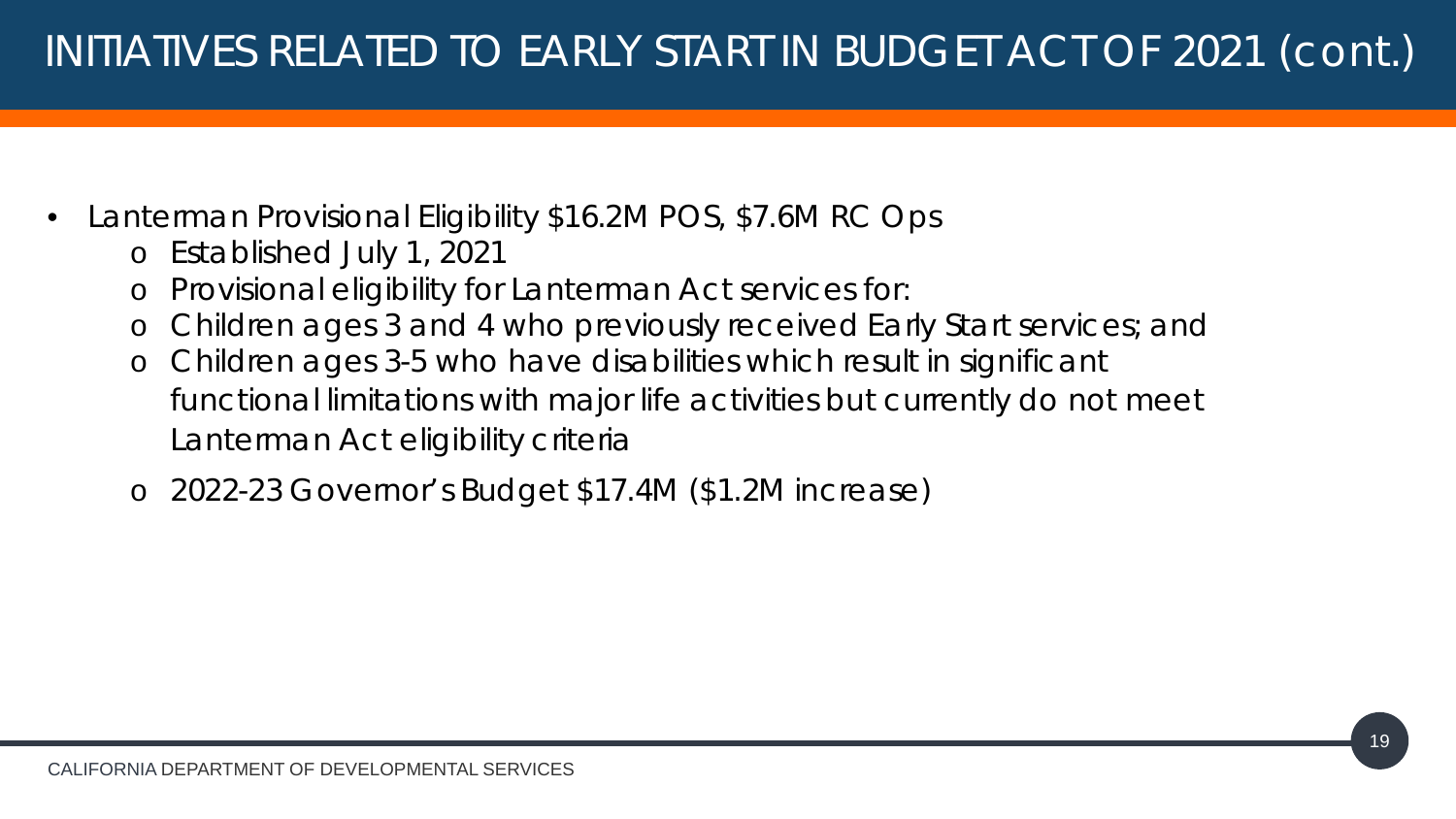| January 2022                                         |                                                                      |                                 |                |                                 |                    |                                 |               |                          |                                                                              |                   |
|------------------------------------------------------|----------------------------------------------------------------------|---------------------------------|----------------|---------------------------------|--------------------|---------------------------------|---------------|--------------------------|------------------------------------------------------------------------------|-------------------|
| <b>CHARACTERISTIC</b>                                | ALL CONSUMERS WITH<br>PROVISIONAL ELIGIBILITY<br>STATUS <sup>1</sup> |                                 | 2 YEARS OLD    |                                 | <b>3 YEARS OLD</b> |                                 | 4 YEARS OLD   |                          | <b>CONSUMERS WITH</b><br><b>STATUS 2 WHO ARE 3 YEARS</b><br>OLD <sup>2</sup> |                   |
|                                                      | <b>NUMBER</b>                                                        | <b>SHARE OF</b><br><b>TOTAL</b> | <b>NUMBER</b>  | <b>SHARE OF</b><br><b>TOTAL</b> | <b>NUMBER</b>      | <b>SHARE OF</b><br><b>TOTAL</b> | <b>NUMBER</b> | SHARE OF<br><b>TOTAL</b> | <b>NUMBER</b>                                                                | SHARE OF<br>TOTAL |
| <b>TOTAL</b>                                         | 1,330                                                                | 100%                            | 31             | 2%                              | 1,191              | 90%                             | 108           | 8%                       | 8,706                                                                        | 100%              |
| <b>GENDER</b>                                        |                                                                      |                                 |                |                                 |                    |                                 |               |                          |                                                                              |                   |
| Female                                               | 390                                                                  | 29%                             | 12             | 1%                              | 340                | 26%                             | 38            | 3%                       | 2,413                                                                        | 28%               |
| Male                                                 | 940                                                                  | 71%                             | 19             | 1%                              | 851                | 64%                             | 70            | 5%                       | 6.293                                                                        | 72%               |
| <b>ETHNICITY</b>                                     |                                                                      |                                 |                |                                 |                    |                                 |               |                          |                                                                              |                   |
| <b>Asian</b>                                         | 137                                                                  | 10%                             | 5.             | 0%                              | 128                | 10%                             | 4.            | $0\%$                    | 751                                                                          | 9%                |
| Black/African American                               | 83                                                                   | 6%                              | $\circ$        | 0%                              | 65                 | 5%                              | 18            | $1\%$                    | 497                                                                          | 6%                |
| Hispanic                                             | 631                                                                  | 47%                             | 11             | 1%                              | 568                | 43%                             | 52            | 4%                       | 3,901                                                                        | 45%               |
| Other                                                | 250                                                                  | 19%                             | 8              | 1%                              | 223                | 17%                             | 19            | 1%                       | 2,107                                                                        | 24%               |
| White                                                | 229                                                                  | 17%                             | 7              | 1%                              | 207                | 16%                             | 15            | $1\%$                    | 1,450                                                                        | 17%               |
| LANGUAGE                                             |                                                                      |                                 |                |                                 |                    |                                 |               |                          |                                                                              |                   |
| Chinese                                              | 5.                                                                   | 0%                              | $\circ$        | 0%                              | 5.                 | 0%                              | 0             | 0%                       | 51                                                                           | 1%                |
| English                                              | 996                                                                  | 75%                             | 26             | 2%                              | 880                | 66%                             | 90            | 7%                       | 6,932                                                                        | 80%               |
| Spanish                                              | 284                                                                  | 21%                             | 3              | 0%                              | 264                | 20%                             | 17            | 1%                       | 1,526                                                                        | 18%               |
| Vietnamese                                           | 19                                                                   | 1%                              | $\mathbf 1$    | 0%                              | 18                 | 1%                              | 0.            | 0%                       | 44                                                                           | $1\%$             |
| Other                                                | 26                                                                   | 2%                              | $\mathbf{1}$   | 0%                              | 24                 | 2%                              | $\mathbf{1}$  | 0%                       | 153                                                                          | 2%                |
| RESIDENCE TYPE                                       |                                                                      |                                 |                |                                 |                    |                                 |               |                          |                                                                              |                   |
| Home of parent/family/guardian                       | 1,243                                                                | 93%                             | 29             | 2%                              | 1,115              | 84%                             | 99            | 7%                       | 8,502                                                                        | 98%               |
| Foster Home (County or State<br>approved B Children) | 87                                                                   | 7%                              | $\overline{2}$ | 0%                              | 76                 | 6%                              | 9             | $1\%$                    | 195                                                                          | 2%                |
| Other                                                | $\mathbf{0}$                                                         | 0%                              | $\circ$        | 0%                              | $\alpha$           | 0%                              | 0.            | 0%                       | 9                                                                            | 0%                |

#### **CHARACTERISTICS OF REGIONAL CENTER CONSUMERS WITH PROVISIONAL ELIGIBILITY**

 $1$  Age is as of the child's entry into Status U.

 $^{2}$  Age is as of the last day of the reporting month.

 $3$  Consumers may have more than one diagnosis.

<sup>4</sup> Includes consumers with no diagnosis. **January 2022**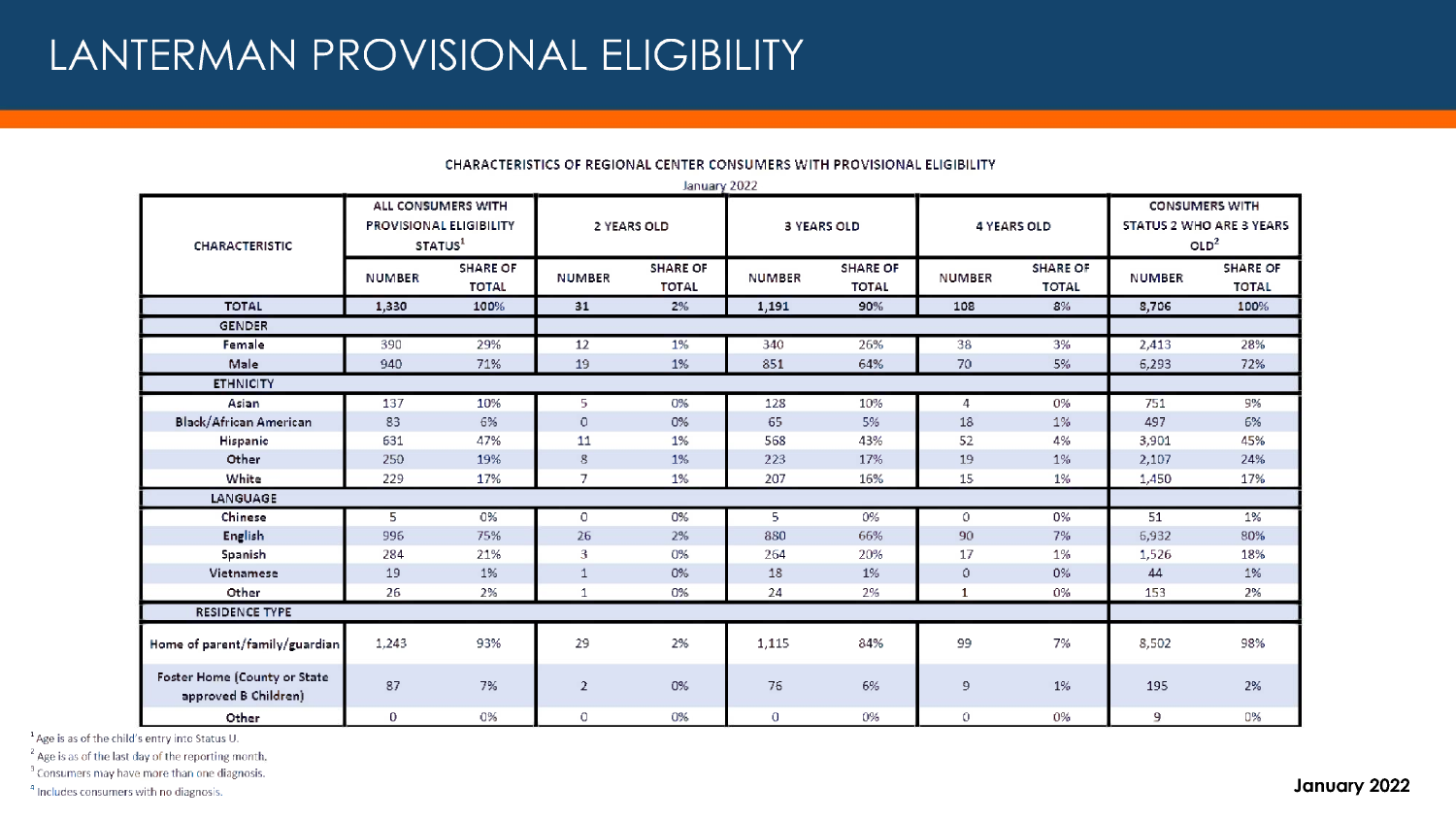## ELIGIBILITY CRITERIA

#### **Early Start**

Infants and toddlers under three years of age may be eligible if one or more of the following are met:

- Have a developmental delay of at least 33% in one or more area of development;
- Have an established risk condition; or
- Are considered at high risk of having a substantial developmental disability

#### **Lanterman Act**

All of the following must be met:

- Diagnosed with an intellectual disability, autism, epilepsy, cerebral palsy, and/or other disability that closely resembles an intellectual disability and/or results in the individual requiring similar services to an individual with intellectual disabilities
- The disability originates prior to age 18, is expected to be lifelong and constitutes a substantial disability for the individual
- "Substantial disability" means significant functional limitations in three or more of the following areas:
	- Self-care
	- Receptive and expressive language
	- Learning
	- Mobility
	- Self-direction
	- Capacity for independent living
	- Economic self-sufficiency

#### **Lanterman Act Provisional Eligibility**

All of the following must be met:

- Child is three or four years of age
- The disability is not solely physical in nature and the child has significant functional limitations in at least two of the following areas of major life activity:
	- Self-care
	- Receptive and expressive language
	- Learning
	- Mobility
	- Self-direction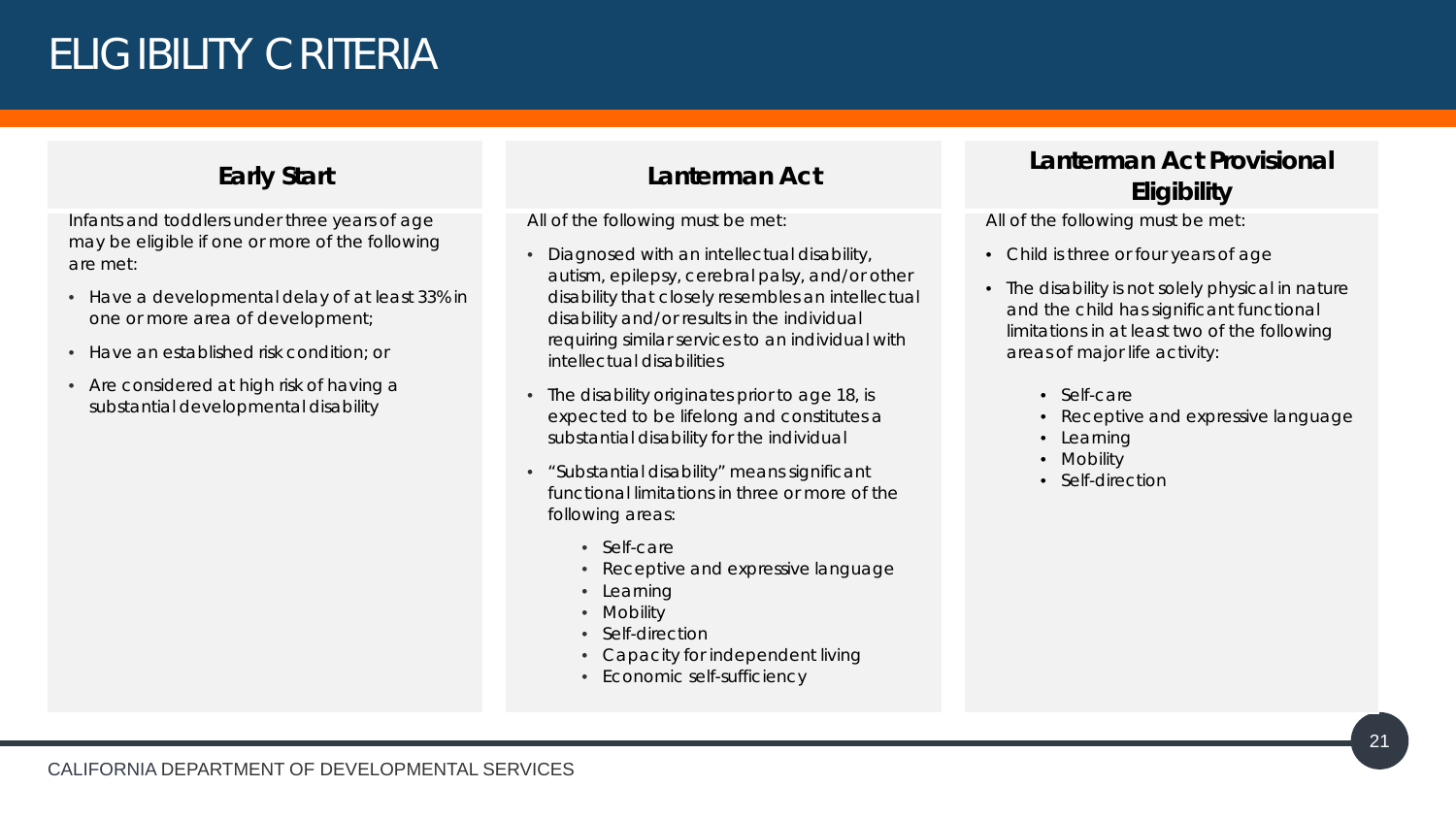## NEW POLICIES IN 2022-23 GOVERNOR'S BUDGET

#### **Children's Support and Early Start Coordination, \$65.5M**

- Reduced caseload ratios for children through age 5, \$51.1M
	- o *Support families navigating multiple public systems where challenges may limit the benefits and outcomes of Early Start*
- Resources to increase preschool inclusion of children served by RCs, \$10.0M
	- o *Increasing early childhood service providers to meet the needs of children with disabilities*
	- o *Lifelong impact for families, community-wide impact*
- IDEA Technical support for service coordinators, \$3.2M
	- o *Supporting RCs guiding families transitioning from Part C to B*
- DDS HQ: Coordinating and monitoring activities, \$1.2M (BCP)